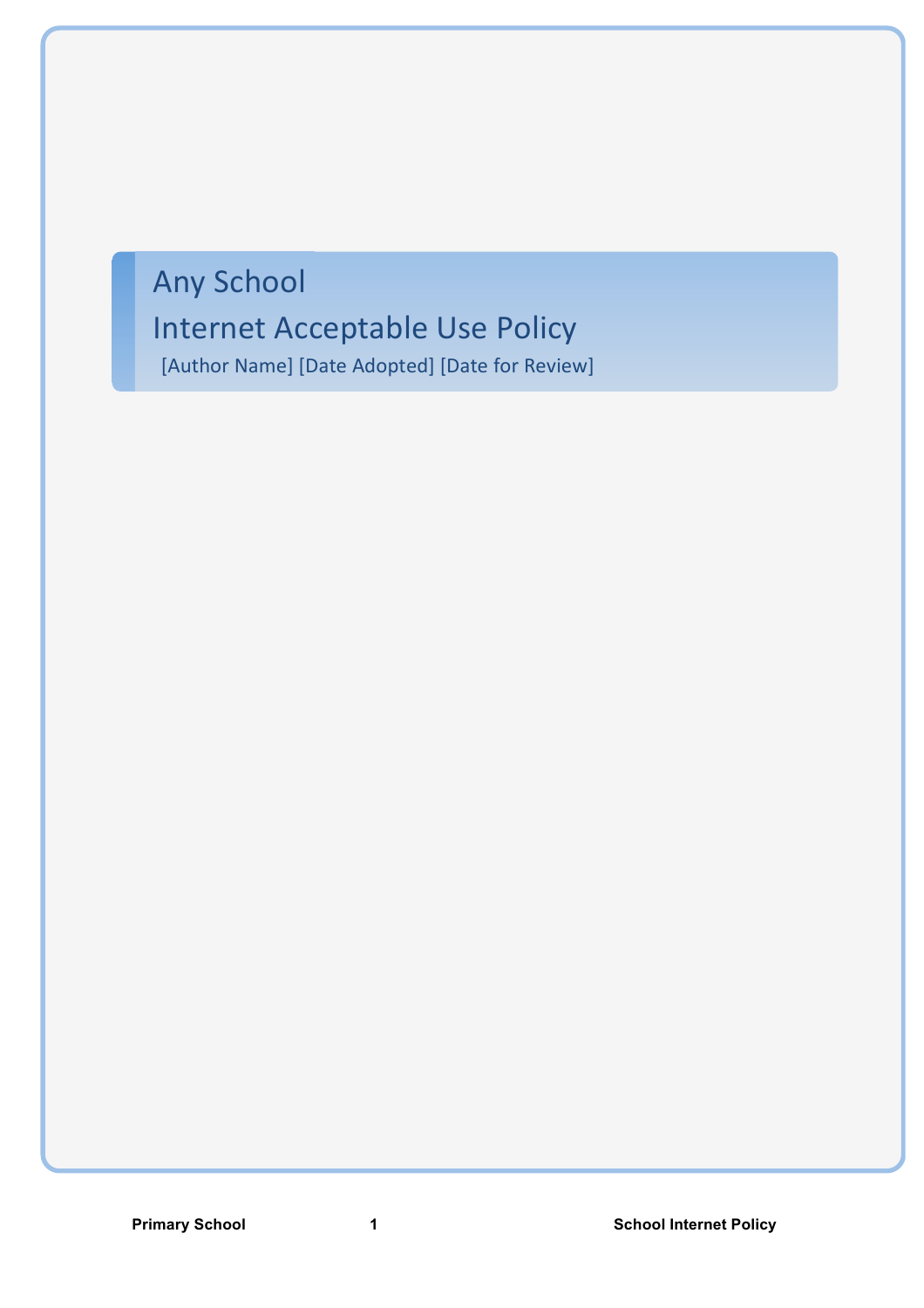#### **The importance of Internet use in Primary Education**

The Internet is an essential element in  $21<sup>st</sup>$  Century life for education, business and social interaction. The school has a duty to provide students with quality Internet access as part of their learning experience **and is part of our vision to create an e-Confident School**

 The purpose of Internet use in school is to raise educational standards, to promote pupil achievement, to support the professional work of staff and to enhance the school's management information and business administration systems.

 Internet use is a part of the statutory curriculum and a necessary tool for staff and pupils.

# **Using the Internet in education allows for**

 Access to world-wide educational resources including museums and art galleries;

Access to expert up to date knowledge for both pupils and staff;

 Fast communication links to support services, professional associations and colleagues and parents.

Fast exchange of data with the appropriate bodies

# **Internet use will enhance learning because**

 Use of the Internet will be integral in Curriculum Planning for all subjects to specifically enrich and extend the learning process.

 Staff will guide pupils in on-line activities that are planned to support the learning outcomes for the pupils' age and maturity.

 Pupils will be educated in the effective use of the Internet in research, including the skills of knowledge location and retrieval.

#### **Evaluation of Internet content**

 If staff or pupils discover unsuitable sites, the URL (address) and content must be reported to the Internet Service Provider via the ICT co-ordinator.

 Schools should ensure that the use of Internet derived materials by staff and by pupils complies with copyright law.

 Pupils should be taught to be critically aware of the materials they read and know that material is not necessarily valid just because it is on the Internet.

 Pupils will be taught to acknowledge the source of information and to respect copyright when using Internet material in their own work.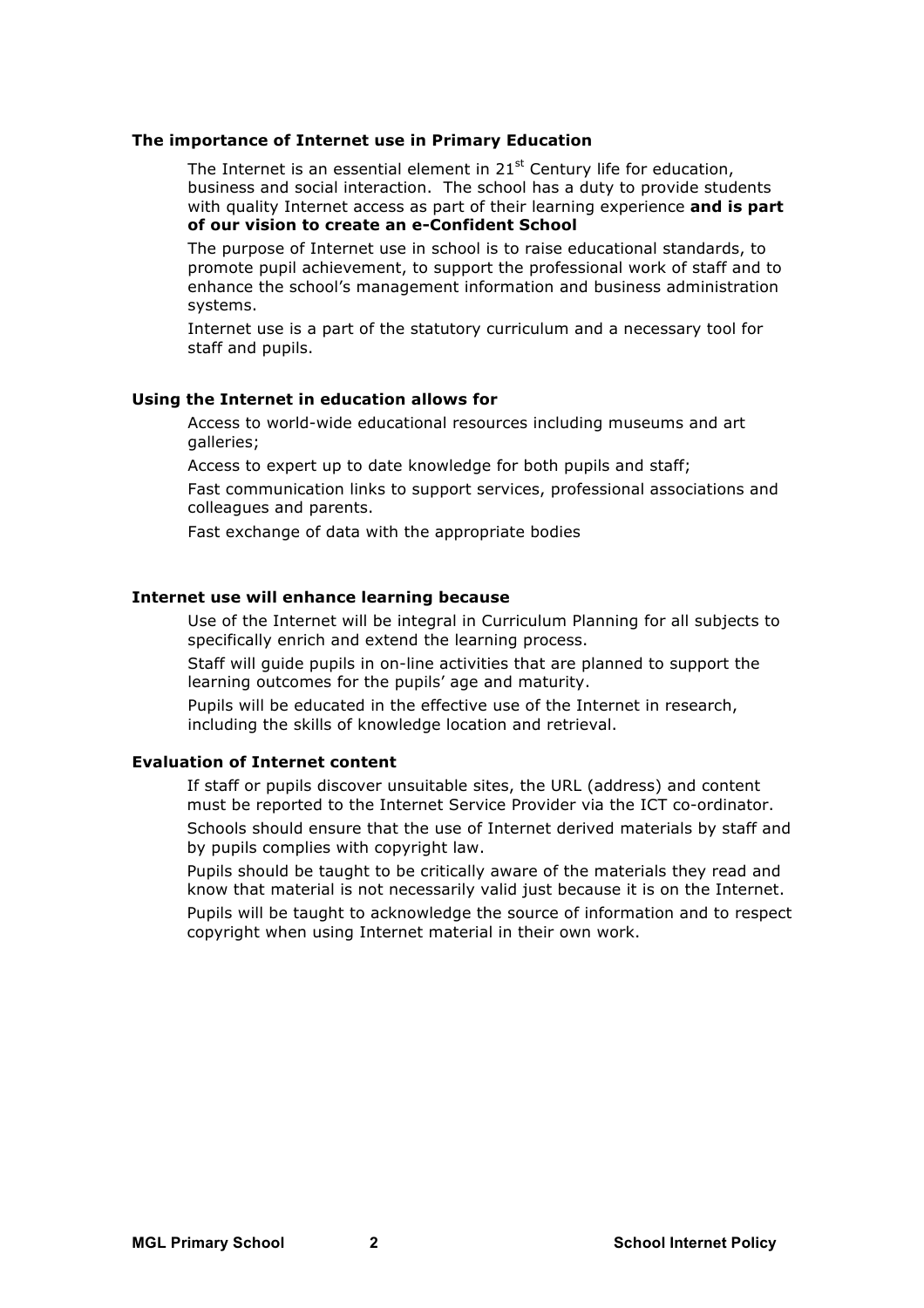#### **e-Mail Management**

 Access in school to external personal e-mail accounts is not permitted Only the class e-mail account may be used under supervision of the class teacher

 The class teacher along with all staff have responsibility to ensure that no abuse of the e-mail facility occurs

 E-mail sent to an external organisation should be written carefully and authorised before sending, in the same way as a letter written on school headed paper.

#### **Web site content management**

 The point of contact on the Web site should be the school address, school email and telephone number. Staff or pupils' home information will not be published.

 Web site photographs that include pupils will be selected carefully and will not enable individual pupils to be identified.

 Pupils' full names will not be used anywhere on the Web site, particularly associated with photographs/digital images and audio content

 Written permission from parents or carers will be obtained before photographs of pupils are published on the school Web site.

 The Headteacher or nominee will take overall editorial responsibility and ensure content is accurate and appropriate.

The Web site should comply with the school's guidelines for publications.

 The copyright of all material must be held by the school, or be attributed to the owner where permission to reproduce has been obtained.

#### **Social Media**

 Pupils will not be allowed access to social network sites, public or unregulated chat rooms or Newsgroups.

 A risk assessment will be carried out before pupils are allowed to use a new technology in school.

#### **Blogging**

 Writing for a blog can be a powerful stimulus for writing as well as a way of communicating ideas and information.

 All contributors must be aware of the fact that they are doing so as a representative of the school. As a result, they must act in accordingly and not act in any way detrimental to the school or its community.

# **Managing emerging Internet use**

 Emerging technologies will be examined for educational benefit and a risk assessment will be carried out before use in school is allowed.

Web based (Web2.0) technologies and online tools are included

 Pupils are not permitted to have Mobile phones in school, however they may make use of handheld devices belonging to the school within the school day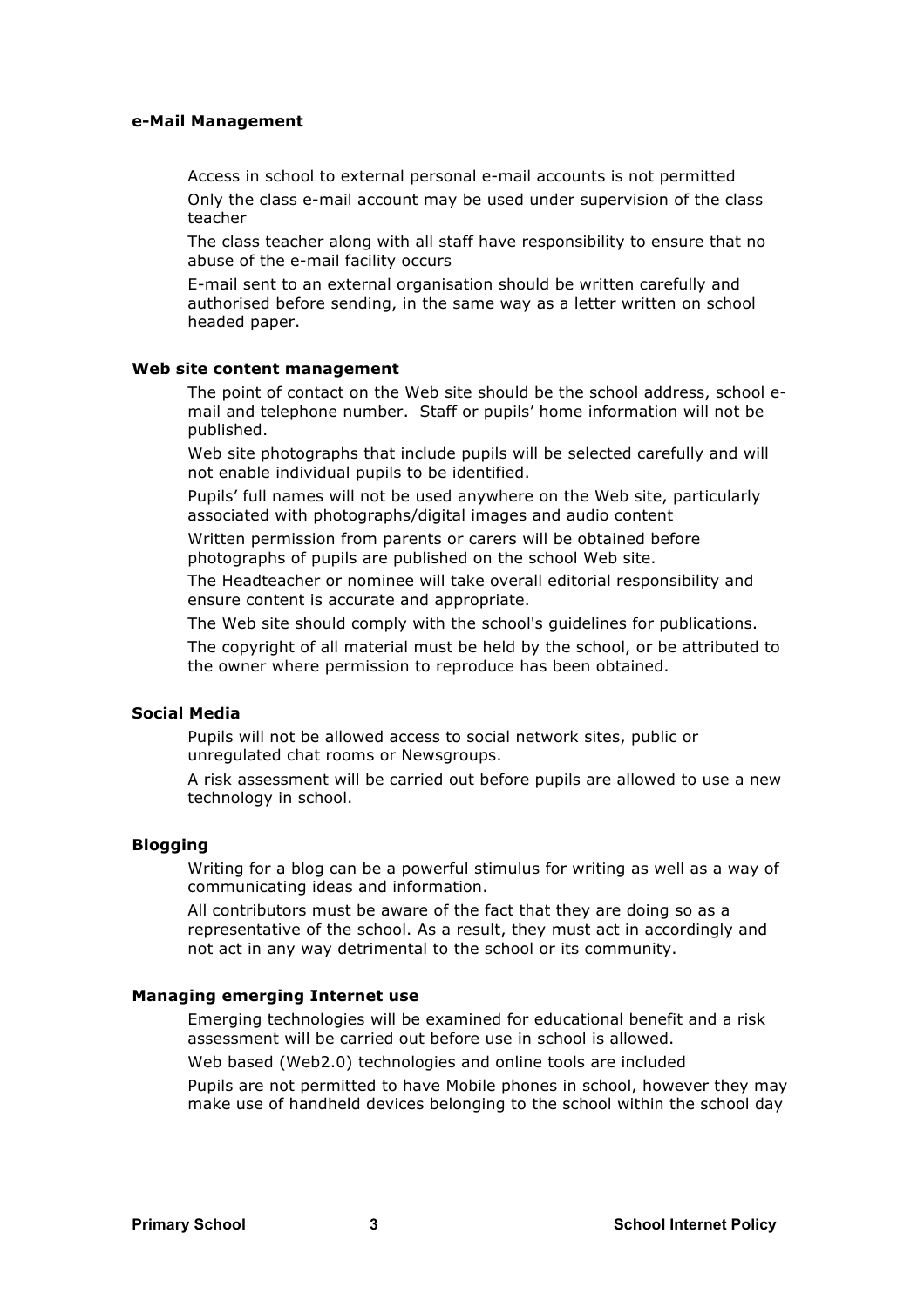#### **Internet access authorisation**

 The school will keep a record of all staff and pupils who are granted Internet access. The record will be kept up-to-date, for instance a member of staff leaving or the withdrawal of a pupil's access.

 This is especially important where a school has a VLE in order to guarantee the security of the system. Access and/or accounts should be suspended upon them leaving the school

 At Key Stage 1, access to the Internet will be by adult demonstration with occasional directly supervised access to specific, approved on-line materials. Parents will be informed that pupils will be provided with supervised Internet access. Please see the sample form later in this document.

 Parents will be asked to sign and return a consent form. Please see the sample form later in this document.

#### **Risk assessment**

 In common with other media such as magazines, books and video, some material available via the Internet is unsuitable for pupils. The school will take all reasonable precautions to ensure that users access only appropriate material. However, due to the international scale and linked nature of Internet content, it is not possible to guarantee that unsuitable material will never appear on a school computer. Neither the school nor the LA can accept liability for the material accessed, or any consequences of Internet access.

 The use of computer systems without permission or for inappropriate purposes could constitute a criminal offence under the Computer Misuse Act 1990.

 Methods to identify, assess and minimise risks will be reviewed regularly. The Headteacher will ensure that the Internet Use Policy is implemented and compliance with the policy monitored.

# **Filter Management**

 The school will work in partnership with the LA and other bodies, to ensure systems to protect pupils are reviewed and improved.

 If staff or pupils discover unsuitable sites, the URL (address) and content must be reported to the LA (and ISP if appropriate) via the ICT co-ordinator and Headteacher.

 Filtering strategies will be selected by the school, in discussion with the LA/filtering provider where appropriate. Where possible, the filtering strategy will be selected to suit the age and curriculum requirements of the pupils.

# **E-Safety Education**

 All pupils and staff will be given education and training in e-safety at an age/role appropriate level

# **Policy Roll-out to Pupils**

 Rules for Internet access will be posted near all computer systems. Pupils will be informed that Internet use will be monitored.

Instruction in responsible and safe use should precede Internet access.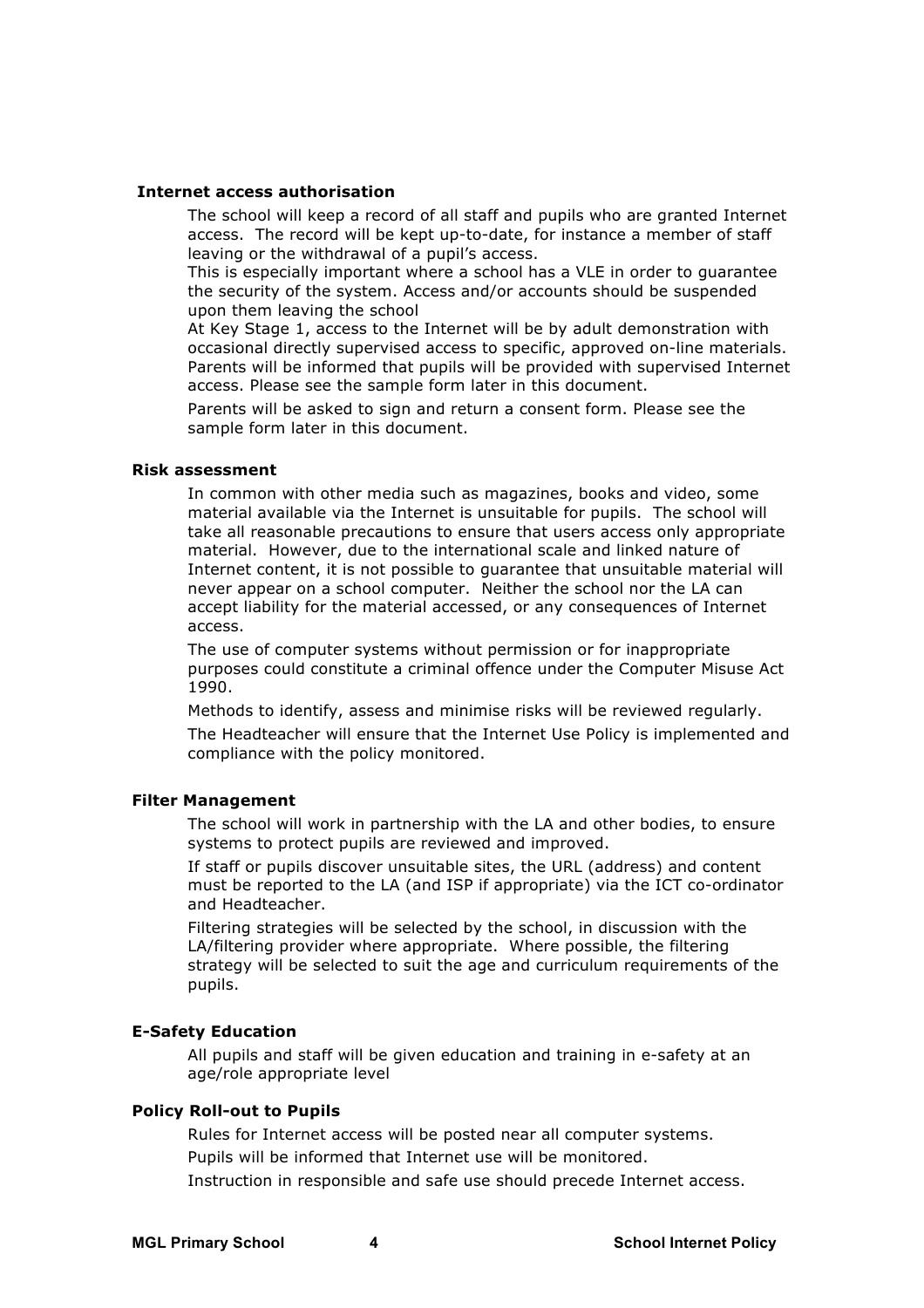#### **Staff consultation**

 All staff must accept the terms of the 'Responsible Internet Use' statement before using any Internet resource in school.

 All staff including teachers, supply staff, classroom assistants and support staff, will be provided with the School Internet Policy, and its importance explained.

 Staff should be aware that Internet traffic can be monitored and traced to the individual user. Discretion and professional conduct is essential. The monitoring of Internet use is a sensitive matter. Staff who operate monitoring procedures should be supervised by senior management. Staff development in the safe and responsible Internet use, and on school Internet policy will be provided as required.

#### **ICT system security**

 There will be a regular review of ICT security in conjunction with the Virus protection will be installed and updated regularly.

 Security strategies will be discussed with the LA or appropriate body, particularly where a wide area network connection is being planned.

Personal data sent over the Internet will be encrypted or otherwise secured.

 Use of removable media will be reviewed. Personal pen drives may not be brought into school without specific permission and a virus check.

 Unapproved system utilities and executable files will not be allowed in pupils' work areas or attached to e-mail.

Files held on the school's network will be regularly checked.

 The IT co-ordinator / network manager will ensure that the system has the capacity to take the ever increasing traffic caused by Internet use.

# **Complaints Procedure**

 The Headteacher has responsibility for handling incidents/complaints Any complaint about staff misuse must be referred *immediately* to the Headteacher.

 Pupils and parents will be informed of the complaints procedure. Parents and pupils will need to work in partnership with staff to resolve issues.

 The School cannot be held responsible for incidents of misuse or bullying that take place outside of school and beyond its control, for example misuse of social networking media or mobile phones. However, it will work with pupils and parents to minimise the occurrence of such incidents through its e-safety education

#### **Parental Support**

 Parents' attention will be drawn to the School Internet Policy in newsletters, the school prospectus and on the school Web site.

 Internet issues will be handled sensitively to inform parents without undue alarm.

 A partnership approach with parents will be encouraged. This could include demonstrations, practical sessions and suggestions for safe Internet use at home.

 Advice on filtering systems and educational and leisure activities that include responsible use of the Internet will be made available to parents.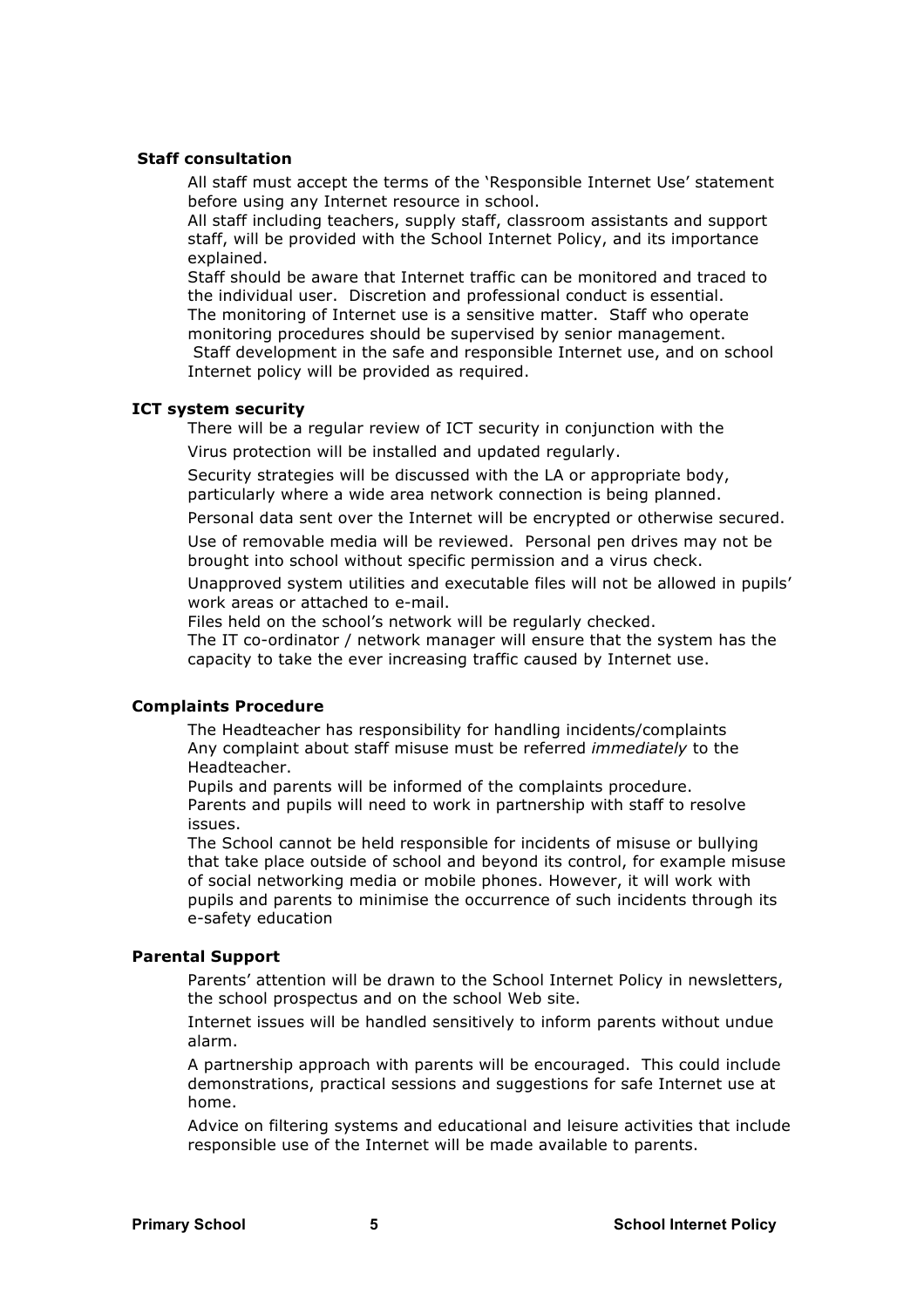# **Internet use across the school community**

Adult users will need to sign the acceptable use policy.

 Parents/carers of children under 18 years of age will generally be required to sign an acceptable use policy on behalf of the child.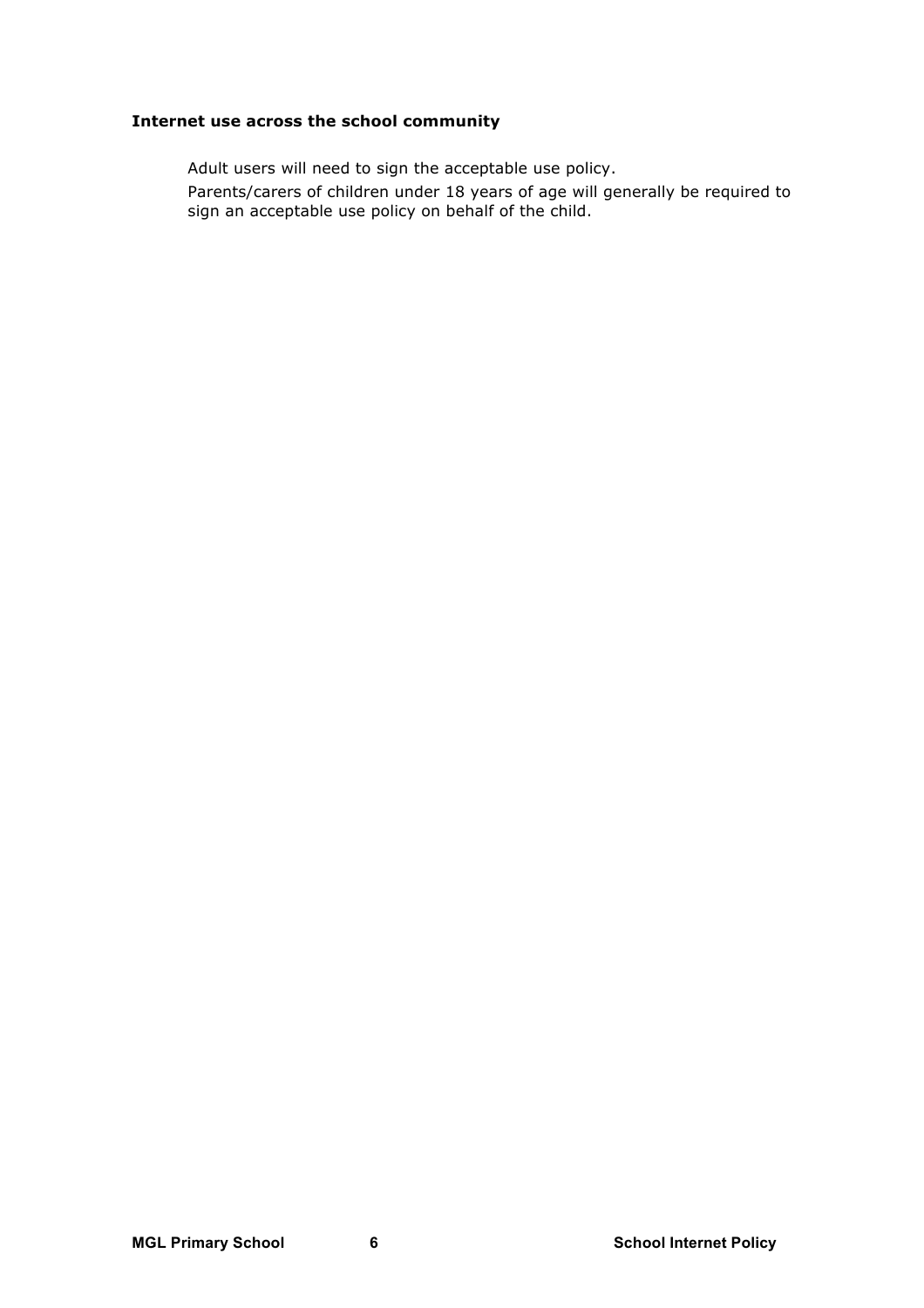**MGL Primary School**



**Responsible Internet Use**

**We use the school computers and Internet connection for learning. These rules will help us to be fair to others and keep everyone safe.**

 **I will ask permission before entering any Web site, unless my teacher has already approved that site.** 

 **On a network, I will use only my own login and password, which I will keep secret.** 

**I will not look at or delete other people's files.** 

**I will not bring floppy disks into school without permission.**

**I will only e-mail people I know, or my teacher has approved.**

**The messages I send will be polite and sensible.**

 **When sending e-mail, I will not give my home address or phone number, or arrange to meet someone.**

**I will ask for permission before opening an e-mail or an e-mail attachment.**

**I will not use Internet chat/ social networks.** 

 **I see anything I am unhappy with or I receive messages I do not like, I will tell a teacher immediately.** 

 **I know that the school may check my computer files and may monitor the Internet sites I visit.**

 **I understand that if I deliberately break these rules, I could be stopped from using the Internet or computers.**

The school may exercise its right by electronic means to monitor the use of the school's computer systems, including the monitoring of web-sites, the interception of E-mail and the deletion of inappropriate materials in circumstances where it believes unauthorised use of the school's computer system is or may be taking place, or the system is or may be being used for criminal purposes or for storing text or imagery which is unauthorised or unlawful.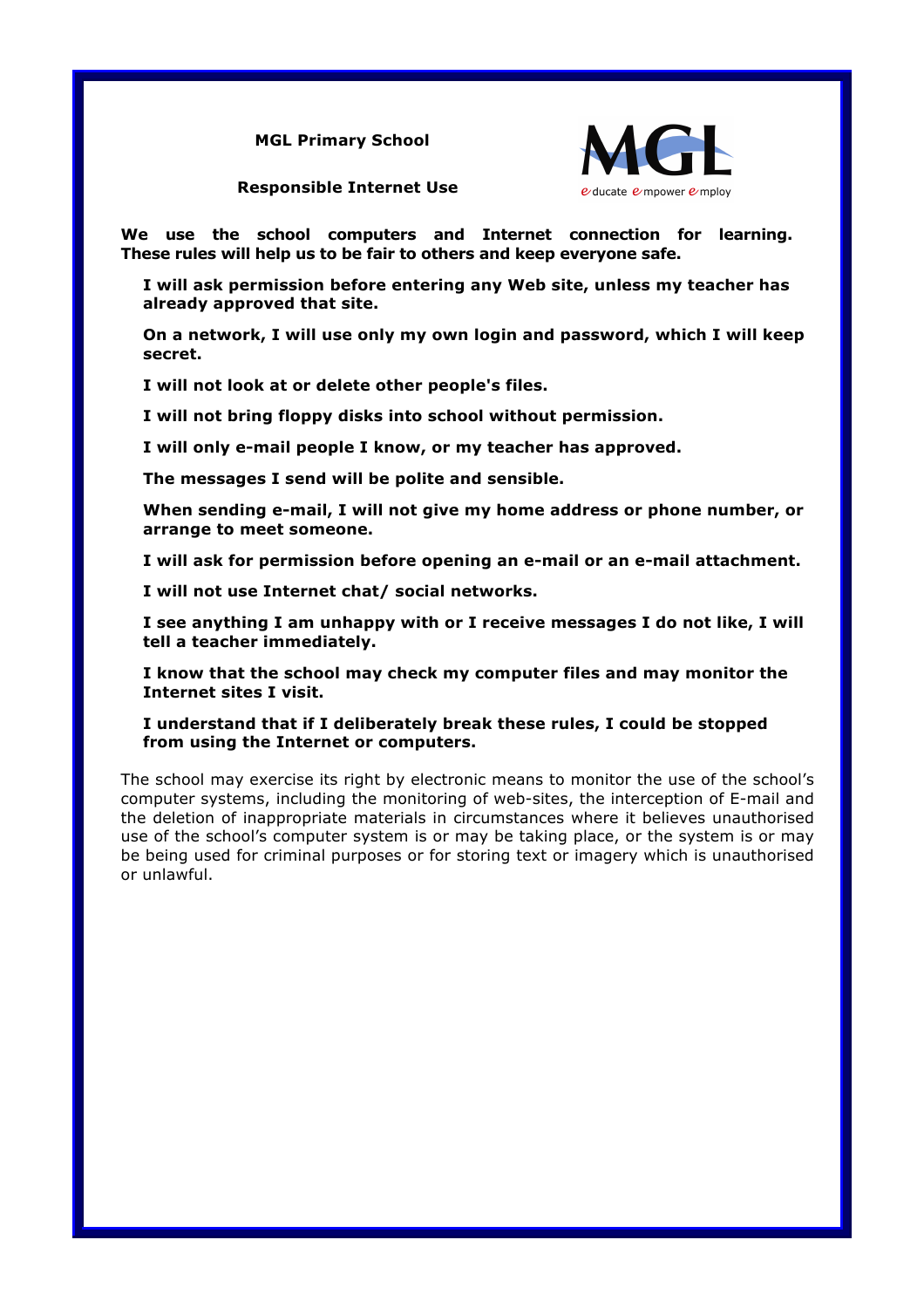



Dock Road Brunswick

# **Sample Letter to Parents ICT 234**

1 July 2003

Dear Parents

# **Responsible Internet Use**

As part of your child's curriculum and the development of ICT skills, MGL Primary School is providing supervised access to the Internet. We believe that the use of the World Wide Web and e-mail is worthwhile and is an essential skill for children as they grow up in the modern world. Please would you read the attached Rules for Responsible Internet Use, and sign and return the consent form so that your child may use Internet at school.

Although there have been concerns about pupils having access to undesirable materials, we are taking positive steps to deal with this risk in school. Our school Internet provider operates a filtering system that restricts access to inappropriate materials. This may not be the case at home and we can provide references to information on safe Internet access if you wish. We also have leaflets from national bodies that explain the issues further.

Whilst every endeavour is made to ensure that suitable restrictions are placed on the ability of children to access inappropriate materials, the School cannot be held responsible for the nature or content of materials accessed through the Internet. The School will not be liable for any damages arising from your child's use of the Internet facilities.

Should you wish to discuss any aspect of Internet use (or to see a lesson in operation) please telephone me to arrange an appointment.

Yours sincerely

Mrs A Boss Headteacher